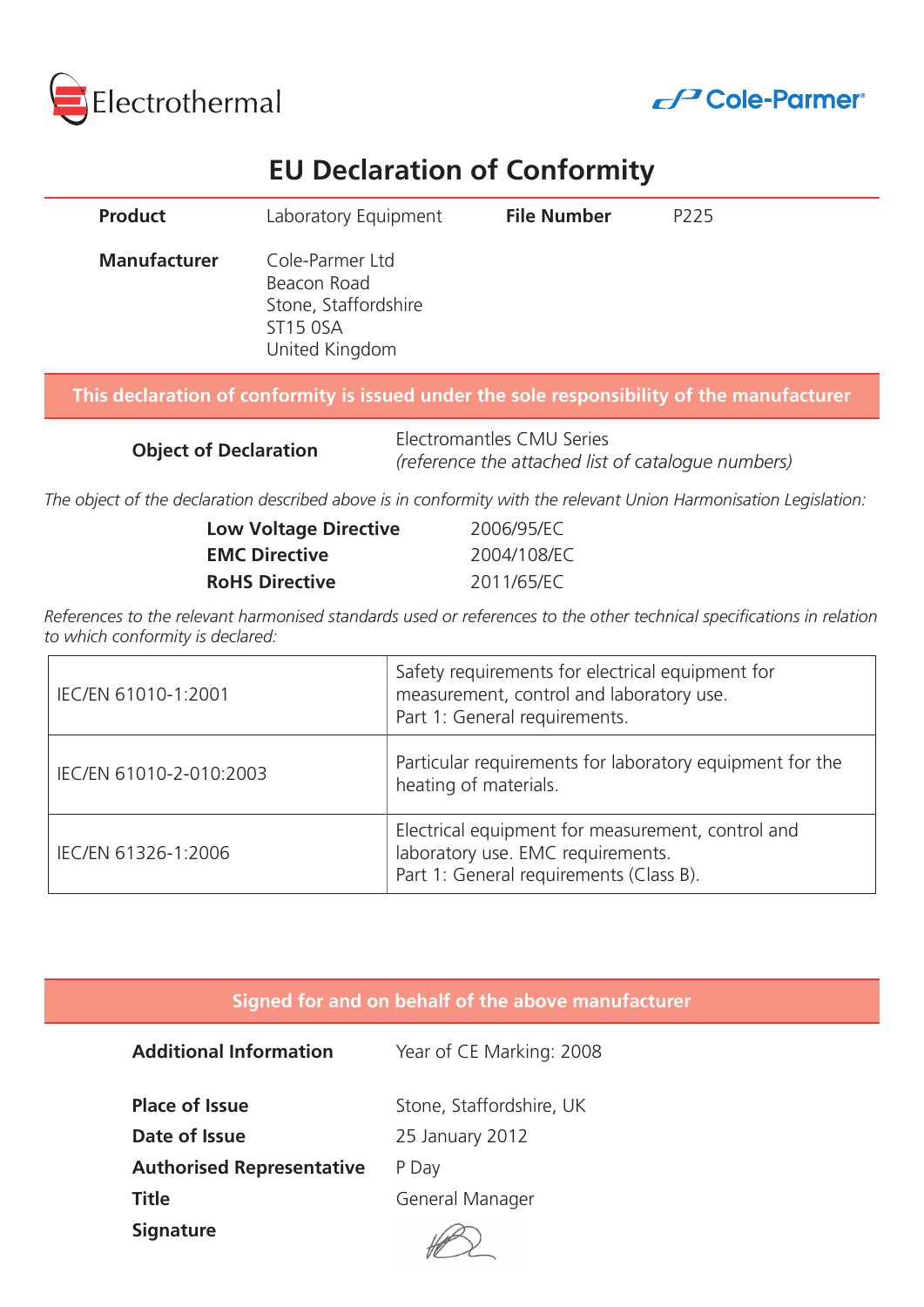| Range      | <b>Catalogue</b><br><b>Number</b> | <b>Part Code</b>    | <b>Description</b>                                  |
|------------|-----------------------------------|---------------------|-----------------------------------------------------|
| CMU        | 03012-11                          | <b>CMU0050/CEX1</b> | Heating Mantle, 50ml Capacity, 115 V                |
| CMU        | 03012-13                          | <b>CMU0050/CE</b>   | Heating Mantle, 50ml Capacity, 230 V                |
| CMU        | 03012-21                          | <b>CMU0100/CEX1</b> | Heating Mantle, 100ml Capacity, 115 V               |
| CMU        | 03012-23                          | <b>CMU0100/CE</b>   | Heating Mantle, 100ml Capacity, 230 V               |
| CMU        | 03012-31                          | <b>CMU0250/CEX1</b> | Heating Mantle, 250ml Capacity, 115 V               |
| CMU        | 03012-33                          | <b>CMU0250/CE</b>   | Heating Mantle, 250ml Capacity, 230 V               |
| CMU        | 03012-41                          | <b>CMU0500/CEX1</b> | Heating Mantle, 500ml Capacity, 115 V               |
| CMU        | 03012-43                          | <b>CMU0500/CE</b>   | Heating Mantle, 500ml Capacity, 230 V               |
| CMU        | 03012-51                          | <b>CMU1000/CEX1</b> | Heating Mantle, 1000ml Capacity, 115 V              |
| CMU        | 03012-53                          | <b>CMU1000/CE</b>   | Heating Mantle, 1000ml Capacity, 230 V              |
| CMU        | 36003-00                          | CMU0050/EX1         | Uncontrolled Heating Mantle, 50ml Capacity, 115 V   |
| CMU        | 36003-02                          | <b>CMU0050/E</b>    | Uncontrolled Heating Mantle, 50ml Capacity, 230 V   |
| <b>CMU</b> | 36003-04                          | CMU0100/EX1         | Uncontrolled Heating Mantle, 100ml Capacity, 115 V  |
| CMU        | 36003-06                          | <b>CMU0100/E</b>    | Uncontrolled Heating Mantle, 100ml Capacity, 230 V  |
| CMU        | 36003-12                          | CMU0500/EX1         | Uncontrolled Heating Mantle, 500ml Capacity, 115 V  |
| CMU        | 36003-14                          | <b>CMU0500/E</b>    | Uncontrolled Heating Mantle, 500ml Capacity, 230 V  |
| CMU        | 36003-16                          | CMU1000/EX1         | Uncontrolled Heating Mantle, 1000ml Capacity, 115 V |
| CMU        | 36003-18                          | <b>CMU1000/E</b>    | Uncontrolled Heating Mantle, 1000ml Capacity, 230 V |
| CMU        | 36003-20                          | CMU2000/EX1         | Uncontrolled Heating Mantle, 2000ml Capacity, 115 V |
| <b>CMU</b> | 36003-22                          | <b>CMU2000/E</b>    | Uncontrolled Heating Mantle, 2000ml Capacity, 230 V |
| CMU        | 36003-24                          | CMU3000/EX1         | Uncontrolled Heating Mantle, 3000ml Capacity, 115 V |
| CMU        | 36003-26                          | <b>CMU3000/E</b>    | Uncontrolled Heating Mantle, 3000ml Capacity, 230 V |
| CMU        | 36003-28                          | CMU5000/EX1         | Uncontrolled Heating Mantle, 5000ml Capacity, 115 V |
| <b>CMU</b> | 36003-30                          | <b>CMU5000/E</b>    | Uncontrolled Heating Mantle, 5000ml Capacity, 230 V |
| CMU        | 36103-04                          | CMU0250/EX1         | Uncontrolled Heating Mantle, 250ml Capacity, 115 V  |
| CMU        | 36103-05                          | <b>CMU0250/E</b>    | Uncontrolled Heating Mantle, 250ml Capacity, 230 V  |
| CMU        | 36013-00                          | CMUA0100/CEX1       | Stirring Heating Mantle, 100ml Capacity, 115 V      |
| CMU        | 36013-01                          | CMUA0100/CE         | Stirring Heating Mantle, 100ml Capacity, 230 V      |
| CMU        | 36013-02                          | CMUA0250/CEX1       | Stirring Heating Mantle, 250ml Capacity, 115 V      |